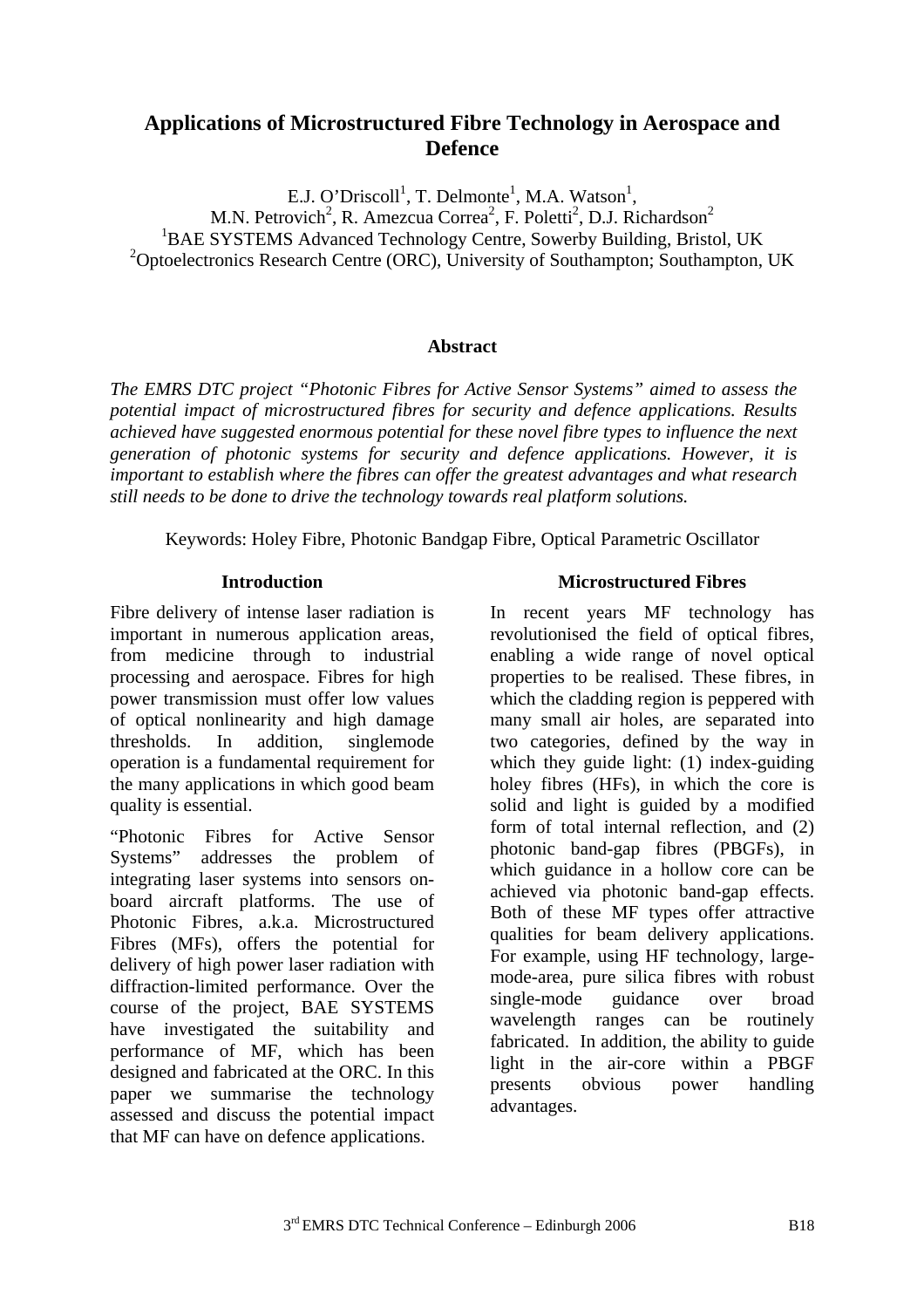

**Figure 1.** *Cross section of fibres observed in the project: (Left) Holey Fibre; (Right) Photonic Bandgap Fibre* 

PBGFs exploit the occurrence of optical bandgaps in a perfectly periodic dielectric structure (i.e., the array of holes shown in Fig.1). In these structures the transverse propagation of certain wavelengths is suppressed, and light is therefore effectively confined in the central core [1]. As bandgaps can only exist at defined optical wavelengths, PBGFs have the potential to be fabricated to support transmission in specific, distinct regions of the spectrum. PBGFs also offer the possibility to allow transmission beyond the transparency window of the host glass (e.g. silica). Low loss bandgap fibres are feasible using materials that are not transparent at the operating wavelength. This was demonstrated in the so-called omniguide fibres for  $CO<sub>2</sub>$  laser transmission at 10.6µm [2].

#### **Technology Demonstrations**

A demonstrator system was defined within the project in order to practically demonstrate that microstructured fibres have the potential to make an impact as a light delivery technology. The remit of the demonstrator system was to use MFs to deliver high-energy pump power to an optical parametric oscillator (OPO). This OPO would then be used to provide a 3- 5µm wavelength source for applications such as biological sensing, targeting and threat detection.

Typically, OPOs are pumped using bulk optics and free-space beams. The insertion of a microstructured fibre to 'pipe' the pump source to the OPO crystal is the first known example of such a pumping scheme. The OPO used for the demonstrator was a simple laboratoryassembled device using a periodically poled lithium niobate (PPLN) crystal.

The experiment was performed with both HF and PBGF samples (Fig. 2). It was shown that the performance of both systems compared extremely well to an equivalent free-space system, and therefore both fibre types can be successfully used to deliver pump radiation to an OPO and hence to provide a suitable light delivery technology on platform [3].

The use of PBGFs has been assessed not only for beam delivery at 1 µm (alongside the HF structures) but also investigated for transmission at other wavelengths of interest, specifically in the mid-IR region, and assessed to determine the maximum attainable bandwidth of the supported wavelengths.



#### **Figure 2**. *Generated idler power vs. input pump power for MF pumped OPO systems.*

In [4] the ORC presented details of a silica PBGF designed and fabricated to support transmission of wavelengths from 2.07µm to 2.49µm (beyond the transmission window of silica), demonstrating a bandgap width of more than 400nm (see Fig. 3).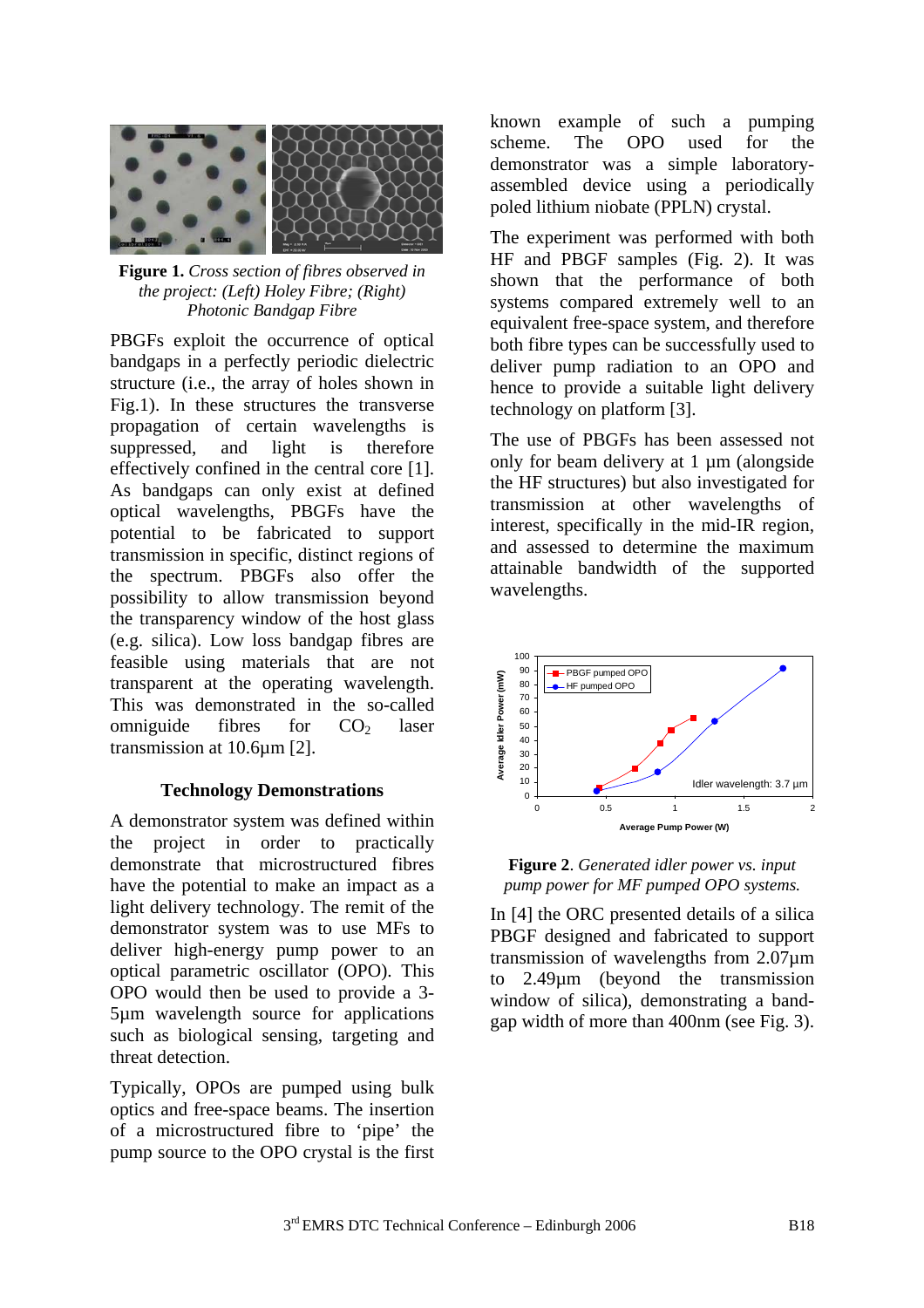

**Figure 3**. *Measured band-gap of 2m length of fibre*

In addition, PBGFs have recently been designed with optimised structures to achieve bandwidths in excess of 600 nm. These results will be presented at this conference [5]. This paper deals with the potential for the fibres to impact the defence industry rather than discussing the design and fabrication of the fibres. The reader is pointed to the references for further information on the fibre structures.

The transmission tests performed within the project have been made using an Qswitched mode locked (QSML) Nd:YAG system operating at  $\lambda = 1064$  nm. The input QSML signal had an average power of 6.7W, a mode locked pulse length of  $\sim$ 150 ps and a Q-switch pulse repetition frequency (prf) of 15kHz.

For the HF pumped OPO experiment, peak energy of  $\approx 2.6$  Jcm<sup>-2</sup> was focussed onto the fibre face, (mode area  $\approx 350 \mu m^2$ ). No damage occurred; however, a very small amount of power was also observed at a wavelength of 1120 nm. This is consistent with a spontaneous Raman shift in the fibre [6]. Transmission experiments have been conducted at higher powers in order to try to determine the maximum power that the HF can support and where the nonlinear effects become intolerable. At the maximum pulse energies available from the laser system (corresponding to  $\sim$  $35$  Jcm<sup>-2</sup> and peak pulse powers of  $\sim$ 103kW) a measurement of the spectral

output shows that at this power density significant nonlinear effects are present and visible red is generated using the 1  $\mu$ m pump source. The power density is still below the damage threshold of the fibre material.

PBGFs have much smaller mode areas than HFs  $(-20 - 30 \mu m^2)$ , and the intensities within the fibre are significantly higher than in the HF. In the OPO pumping experiments power densities of up to to to the to to to to to the to the to the to the to the to the to the to the to the to the to the to th 62 Jcm-2 are present in the PBGF. However, due to the fact that the majority of this energy is confined within the air core, no nonlinear effects are observed for transmission along a 10.5m length. Furthermore, no damage is observed to this fibre for optimal coupling conditions.

PBGFs have the potential to transmit far higher optical powers than is possible in any solid silica core. The maximum power density that BAE SYSTEMS have observed through a PBGF is  $117 \text{Jcm}^{-2}$  (in ps regime, limited by available source). Literature reports transmission of radiation from a Nd:YAG source (30 ns, 10 kHz) with damage occurring for pulse energies of  $\sim$  1 mJ, equivalent to a fluence  $> 1$  $kJcm<sup>-2</sup>$  [7].

#### **MF in Defence and Aerospace Applications**

In the defence and aerospace sector, fibre delivery of high brightness sources offers many practical advantages over free-space solutions and has the potential to revolutionise next generation platform based laser sources. Fibre delivery allows complete flexibility in positioning and integrating high power lasers into air or land platforms. A suitable delivery fibre would enable a laser to be sited remotely from the sensor head and open up the possibility of several sensor types or several display units sharing the same multi-functional laser (Fig. 4). This could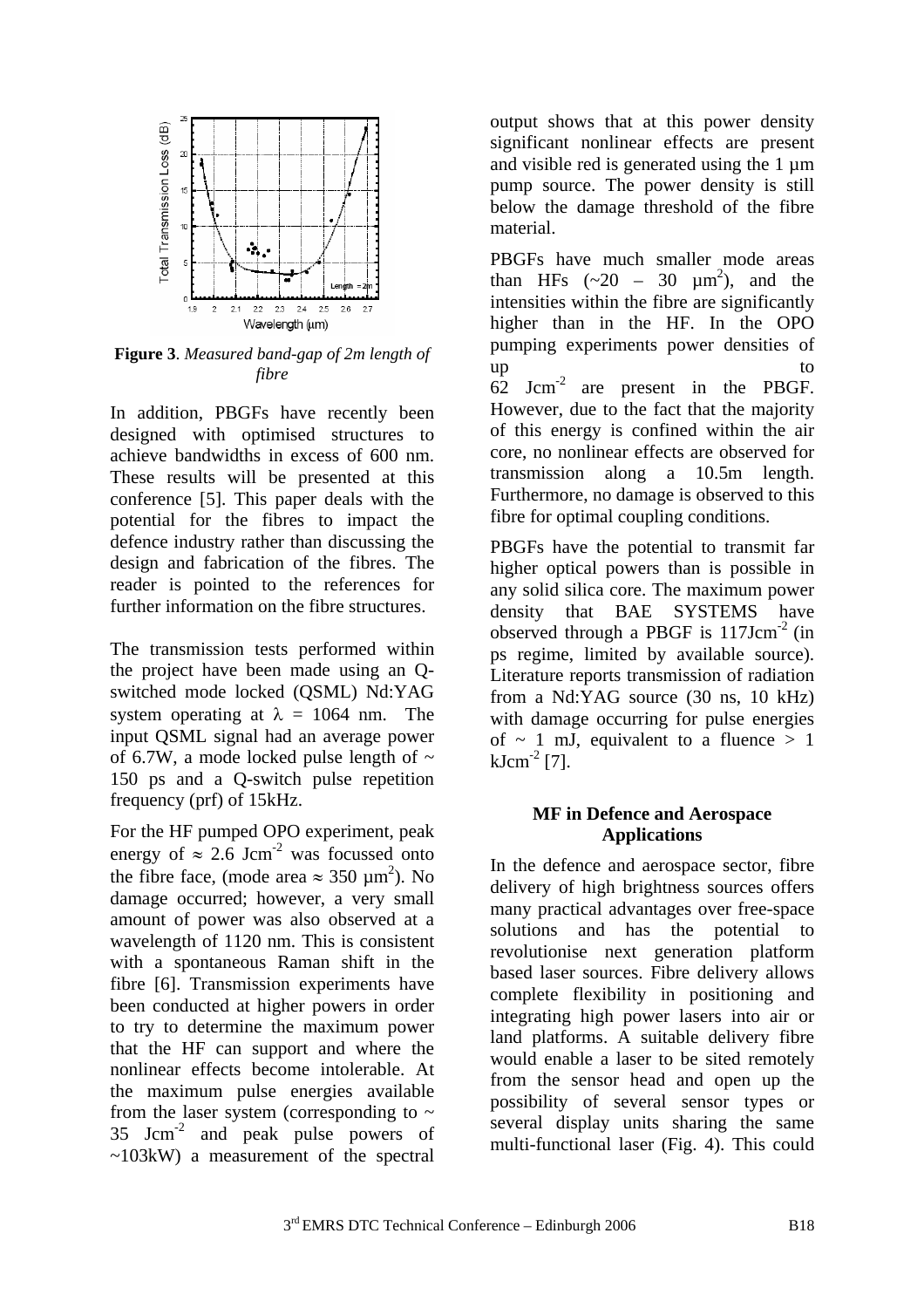reduce the complexity and hence the cost of such systems leading to the potential for more affordable, robust systems.



**Figure 4**. *Concept diagram showing remote location of sensors served from a single source* 

During this project the ATC have made a speculative examination of MF technology and demonstrated that MF has the potential to impact onboard systems as a delivery technology. However it is important to establish where the technology 'fits' in current and future sensor systems. During the evaluation the ATC have attempted to align the programme of work to meet application requirements and drivers from SELEX, Thales and other potential end users.

The wavelengths of interest are considered to be

1 µm, 1.5 µm, 2 µm and mid-IR (3-5 µm) and the majority of these have been investigated during this project. It is clear that fibre delivery of high brightness pulsed sources offers practical advantages over free-space solutions for laser systems across a number of defence application areas. These potential applications include:

- 1. LIDAR, near earth observation and tracking
- 2. Target illumination (e.g. for active hyperspectral imaging, enabling 24-hr illumination capability)
- 3. Illumination sources for helmet mounted displays and HUDs
- 4. Range finding, infrared countermeasures (IRCM) and DEW

5. Delivery of high power radiation for Power-by-Light applications

The 'light piping' application is perhaps seen as the most likely application area for microstructured fibres. As well as the sensing applications in the mid-IR region, microstructured fibres may also be seen as a future technology for diode pump delivery systems (800 nm) allowing remote location of the laser head, target designation and countermeasures.

HF is likely to offer suitable performance for delivering radiation for remote sensing, target illumination (active imaging), power-by-light and DIRCM. The limitation of HF is likely to be governed by the generation of nonlinear effects at high powers rather than the damage limit of the material. Nonlinear effects have been observed at power densities below the damage threshold of silica and for some applications the resulting degradation in pure spectral content may comprise the functionality of the system.

The PBGF offers an alternative solution to avoid this. The air guidance presents obvious power handling advantages and indeed we have seen above that the powers observed through the PBGF are considerably higher than that of its HF counterpart. PBGFs are suitable for all the applications above and in addition may also become a potential technology for applications requiring extremely high powers e.g. DEW and target designation.

Potential platforms envisaged for microstructured fibre technology are UAVs, fast jets and rotary wing craft. Reduction in weight and ease of installation is of vital importance for laser based systems installed on platforms, particularly for autonomous vehicles, unmanned aircraft and any vehicle where positioning the laser becomes a critical design challenge. The use of fibre delivery has the potential to bring about not only flexibility in locating sensors but also a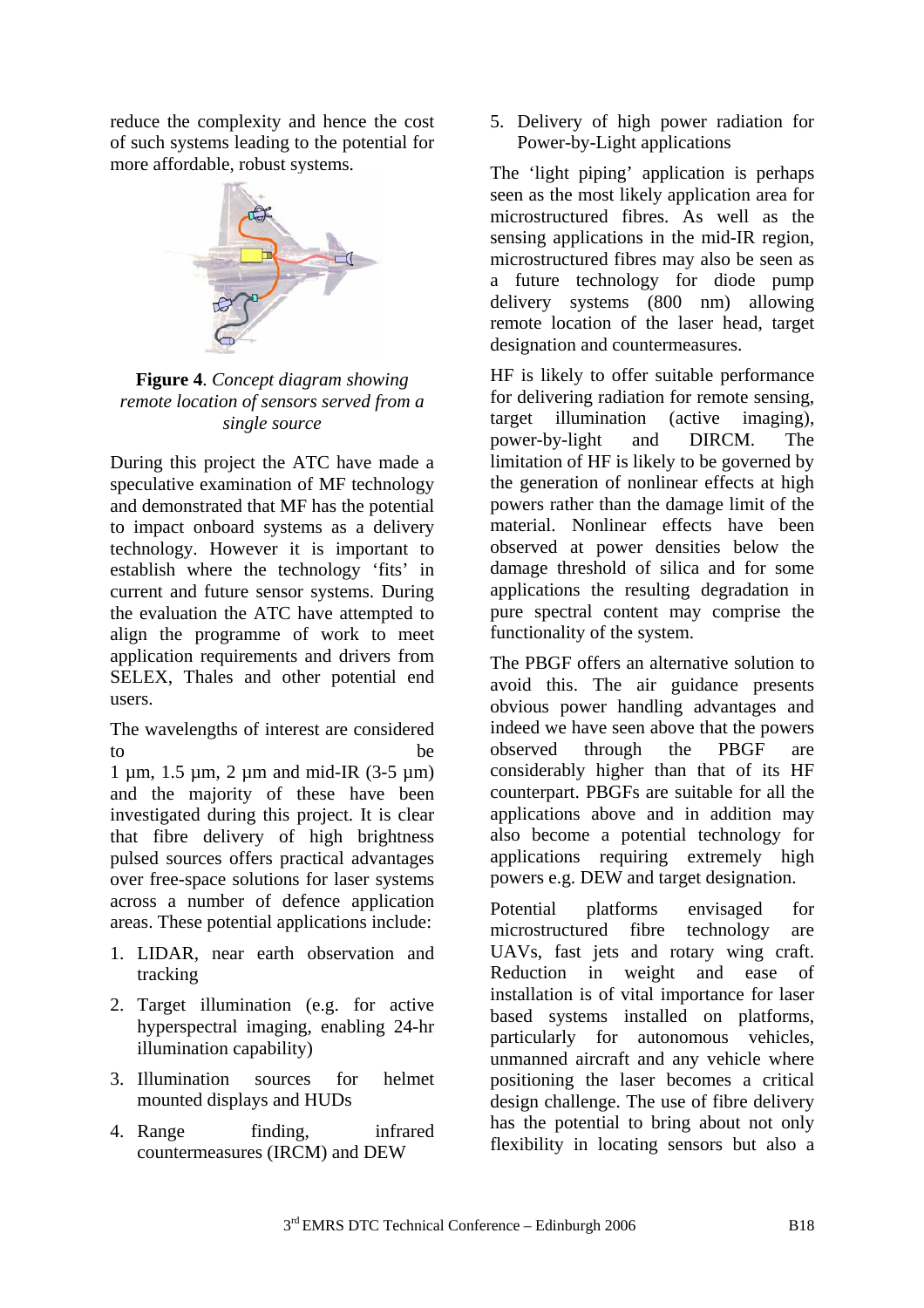significant reduction in system cost in terms of installation, weight, and maintenance. For example, in a UAV used for target tracking / observation a minimum of four sensor systems may be required to provide a full overview of the bottom hemisphere. In a laser based system each of these sensors would require an independent laser source with associated drive electronics and cooling. This not only adds to the weight of the system but also has the potential to compromise optimal sensor positioning as the laser source and sensor head would need to be collocated.

In contrast, a fibre delivered laser source would allow complete flexibility in positioning the sensors on any part of the platform. With the radiation from the laser "piped" to each sensor it is possible to envisage all the sensors being served by a single centrally located laser source. This would result in a weight reduction of up to 75% over using four sources and an associated reduction in costs due to weight, heat dissipation and maintenance requirements.

Fibre delivery of radiation also opens up the potential for power-by-light applications with "all-fibre" network systems allowing command, control (actuation) and communications signals to flow through the same installation cables.

# **Route Map for Technology Exploitation**

Many pre-installed systems are not looking for upgrade requirements at present and indeed the microstructured fibre technology is not at a technology readiness level (TRL) sufficient to be seen as an immediate solution for an upgrade.

It is more likely that microstructured fibres will be looked to as a technology for future applications requirements. Fibre delivery will become increasing important in order to assist with integration of several systems onto a single platform. The concept of the

multifunctional laser system, which would be enabled by microstructured fibre technology, has the potential to revolutionise platform based laser systems.

In order to ensure that this technology is at sufficient readiness level to provide a viable solution for integration technology, a designated programme of development is required. The end preparation of the fibres is a critical factor to address. This is because the ends of the fibres degrade over time due to contaminants in the laboratory and air. This causes intolerable distortion to the mode profiles, losing the quality of the radiation. Contamination may also act as a damage site when the fibres are used for high power applications, resulting in a reduced capability for transmission. Since even a small degree of contamination may significantly degrade fibre performance, the issues surrounding end-face termination of MF fibres are of utmost concern if this technology is to move forward into commercial applications.

In addition the fibres will need to undergo a programme of development in terms of buffering, cabling and shielding in order to ensure that they are sufficiently ruggedised for aerospace installation. A full programme of environmental testing is then required in order to fully test the fibres for the demanding aerospace installation specifications. For example, the fibre should be able to withstand the same conditions as for communications fibres and withstand temperature cycles from –65° to 125°C without degradation in terms of strength or reduction in performance. It is anticipated that the fibres will perform to these standards; indeed, preliminary tests at BAE SYSTEMS have already shown that the strength performance of MF is comparable to that of standard step index fibres as installed on platform.

Industries outside aerospace and defence have also expressed broad interest for microstructured fibre technology. The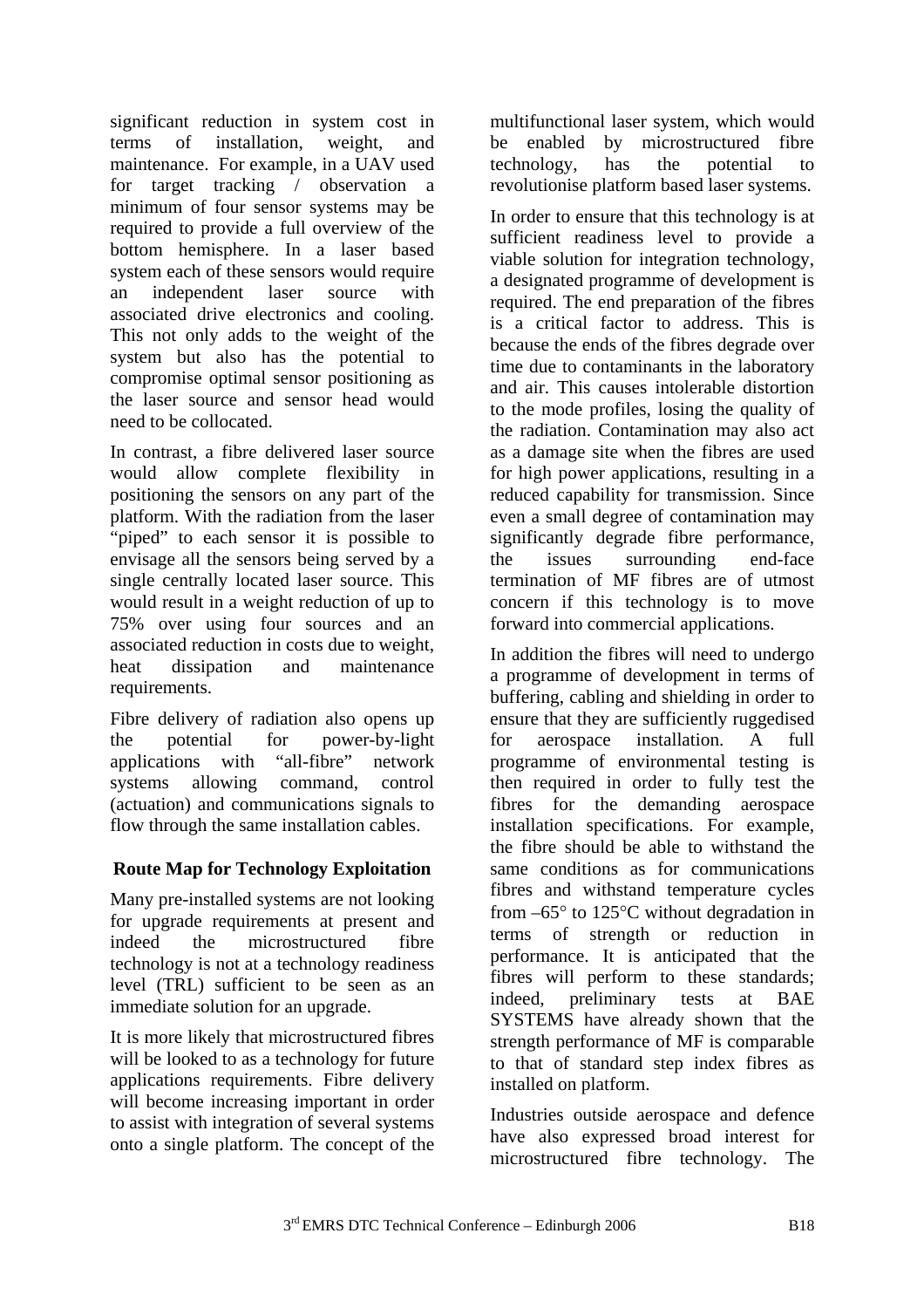delivery of high power radiation in a lightweight, flexible and cost effective medium is of great significance to the printing and marking industries, for Direct Write and for medical and automotive industries [8]. Furthermore, constant improvements in fibre laser technology are likely to drive the development of fully "fiberised" systems. However, it is important for the aerospace and defence industry that the programmes of development and testing are aligned with its own stringent requirements. The end preparation and cabling developed for industry may not provide a suitable solution to meet the required standard for platform installation.

Once these design challenges have been met, the next step would be to deploy the fibre into a large scale technology demonstration program, e.g. a UAV system or fast jet programme, and allow the customers to determine how much more freedom they have in terms of platform design when all sensors and onboard EO systems can be served by a single laser source delivered by fibre. Only then will the true benefits of microstructured fibres be realised.

# **Conclusions**

The results obtained with the "Photonic Fibres for Active Sensor Systems" project suggest enormous potential for these novel fibre types to influence the next generation of photonic systems for security and defence applications.

It has been demonstrated through a representative demonstration (OPO pumping) and through laboratory based transmission trials that microstructured fibres have the wavelength flexibility and the power handling capability to deliver the powers required for onboard systems such as target illumination, LIDAR, near earth observation, DIRCM, and other EO based sensor activities. Microstructured fibres have been shown to support

wavelengths of interest for all potential EO sensing applications:  $\sim$ 1 µm, 1.5 – 2.5 µm (SWIR) and mid IR.

There are a number of applications beyond aerospace and defence that will also benefit from this type of fibre delivery technology; printing and marking, direct write, fibre laser systems etc. These "industry pulls" are envisaged to help drive the technology and determine a suitable commercial cost.

It is clear that a further programme of work is now required to specifically focus on the development of the fibre technology to ensure that it will be suitable for the aerospace environment.

# **Acknowledgements**

The work reported in this paper was funded by the Electro-Magnetic Remote Sensing (EMRS) Defence Technology Centre, established by the UK Ministry of Defence and run by a consortium of SELEX Sensors and Airborne Systems, Thales Defence, Roke Manor Research and Filtronic.

#### **References**

- 1. Cregan, RF, Mangan, BJ, Knight, JC, Birks, TA, Russell, PStJ, Roberts, PJ and Allan, DC, 1999, Science 285, 1537-1539
- 2. Temelkuran, B, Hart, SD, Benoit, G, Joannopoulos, JD and Fink, Y, 2002, Nature 420, 650-653
- 3. E.J. O'Driscoll, M.A. Watson, T. Delmonte, M.N. Petrovich, V. Finazzi, J.C. Baggett, D.J. Richardson, T.M. Monro, "Microstructured fibres for high power beam delivery applications", ECOC 2005, Glasgow, 27 Sep - 1 Oct 2005, Paper Tu4.4.4.